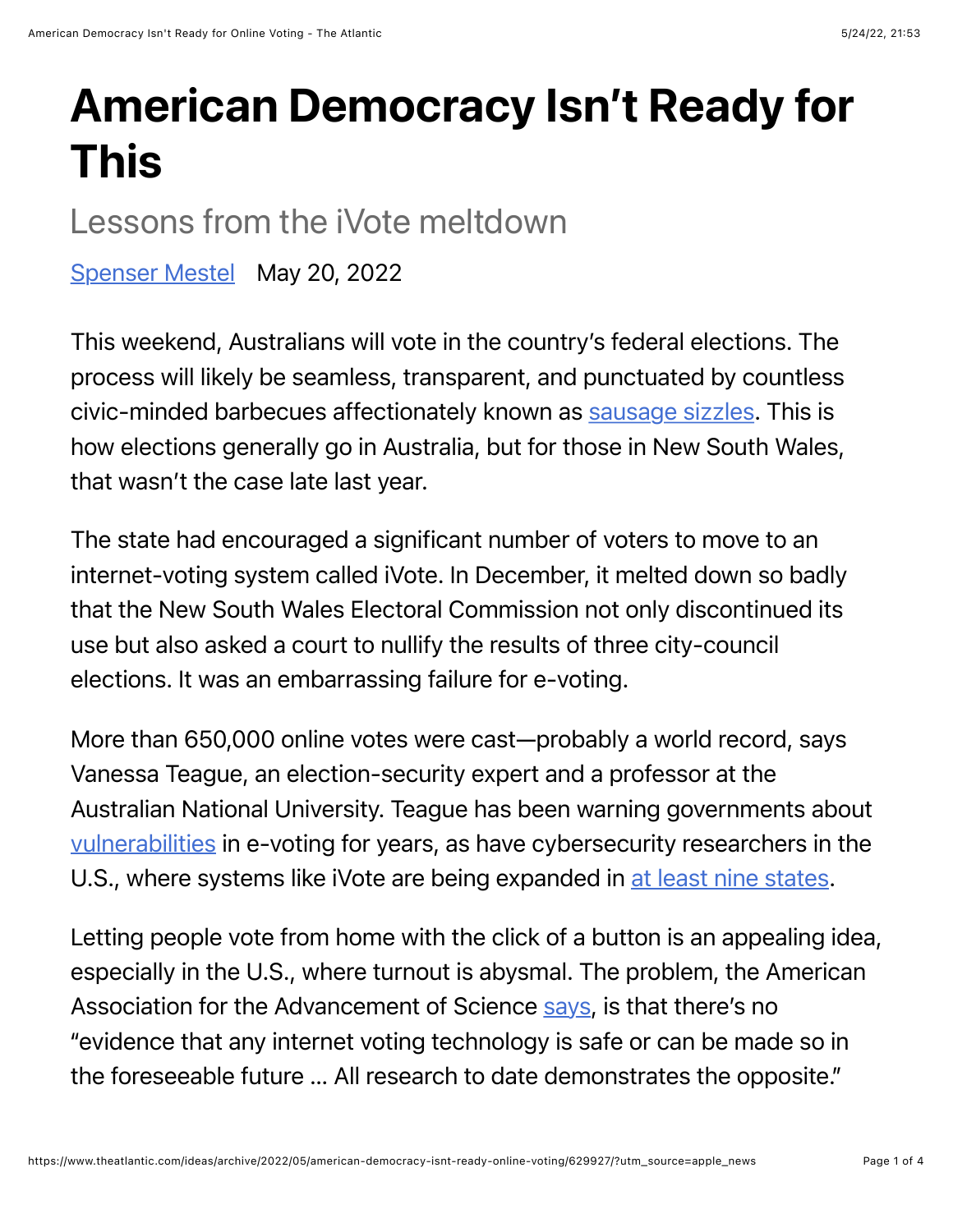## [From the December 2017 issue: The computer scientist who prefers paper](https://www.theatlantic.com/magazine/archive/2017/12/guardian-of-the-vote/544155/)

In Australia, where the electoral system is largely trusted and administered by nonpartisan officials, the scandal has more or less blown over. But neither of those things is true in many jurisdictions in the U.S. Should something similar happen here, it would most likely ignite an endless legal battle and erode what little confidence is left in our democracy.

Internet voting seems like an obvious extension of the smartphone era, a frictionless way to engage the masses of people who are eligible to vote but choose not to.

In the United States, the 2020 presidential election had the [highest](https://www.census.gov/newsroom/press-releases/2021/2020-presidential-election-voting-and-registration-tables-now-available.html) turnout of the 21st century, yet 77 million people—roughly a third of citizens 18 and older—didn't vote. In the [midterms](https://www.theatlantic.com/politics/archive/2018/11/americans-dont-vote-midterms-arizona/575002/), turnout never cracks [50 percent.](https://www.fairvote.org/voter_turnout#voter_turnout_101) In local elections, it typically hovers around [15 percent.](http://whovotesformayor.org/) This is a democratic crisis, and proponents of mobile voting see an opportunity.

If the internet is secure enough for us to transfer money, file our taxes, and [Zoom with our therapists](https://www.theatlantic.com/health/archive/2020/05/virtual-therapy-pandemic/611551/), why can't we use it to vote? In fact we can, and we do. At least 25 states [allow](https://bipartisanpolicy.org/report/balancing-security-access-and-privacy-in-electronic-ballot-transmission/) ballots to be returned via email or a web portal, primarily for military and **overseas voters**, and internet-voting pilot programs have [been run](https://mobilevoting.org/about/) in more than 20 elections in Colorado, Oregon, South Carolina, Utah, Virginia, Washington, and West Virginia. Recently, a councilmember in Washington, D.C., [introduced](https://www.brookepintodc.com/newsroom/mobilevote) a mobile-voting bill that she argues would help engage older voters and people with disabilities or limited access to transit.

But these experiments so far have been small. The e-votes in the state pilot programs represented less than 0.2 percent of the total ballots cast in 2020. Australia learned what can happen when a substantial number of people try to use the online system: It buckles.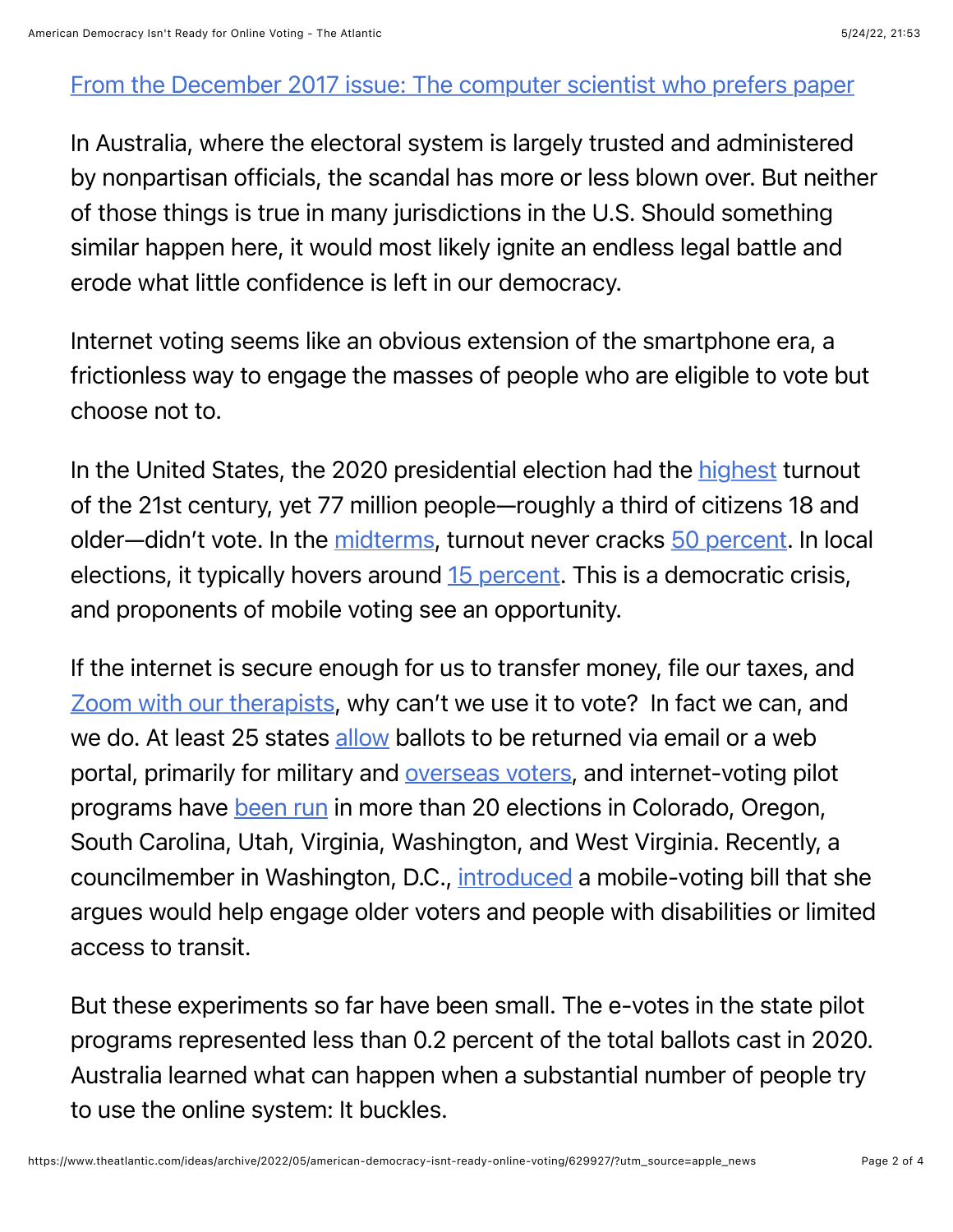Voting is compulsory in Australia, and because of the pandemic, many people preferred to take advantage of iVote rather than show up in person. The New South Wales system was ill-prepared for the resulting traffic. Teague estimates that 10,000 users were prevented from either registering to vote online or digitally casting a ballot.

In the aftermath, the state's electoral commission used a simulation to calculate that three city-council races could have been flipped by the disenfranchised e-voters. Teague told me that this was a "very conservative estimate." Her own analysis, which used roughly 1,000 times more simulations, identified 39 races whose outcomes were potentially affected. But without a paper trail, there's no way to know for sure.

The collateral damage was significant. In March, a judge [agreed](https://www.caselaw.nsw.gov.au/decision/17f913a39e2ade551b821020#_Toc98140364) to throw out the results of the three races and order a redo. It'll cost the state roughly \$[350,000](https://www.abc.net.au/news/2022-03-24/taxpayers-to-pay-for-nsw-council-elections-after-ivote-fail/100933200) to administer the new races and at least \$35,000 in legal fees. The council will also have to [reimburse](https://www.abc.net.au/news/2022-04-06/kempsey-councillors-react-to-ivote-compensation/100968926) candidates for the cost of running again. The candidates, for their part, aren't looking forward to hustling through another grueling campaign.

And these were just the consequences of a malfunction that Teague calls the "least bad thing" that could happen with internet voting.

"iVote went down, and everybody knew it was down, and actually a fair number of people managed to find their way to a polling place and vote on paper," she told me. Moreover, no one in the court case questioned the credibility of the votes that were tallied before the system crashed, "even though the iVote system provides nothing resembling evidence that those votes are accurate."

Were this to happen in the U.S., there are so many terrifying possibilities that it's hard to choose a worst-case scenario. A hostile group—Russia, Iran,